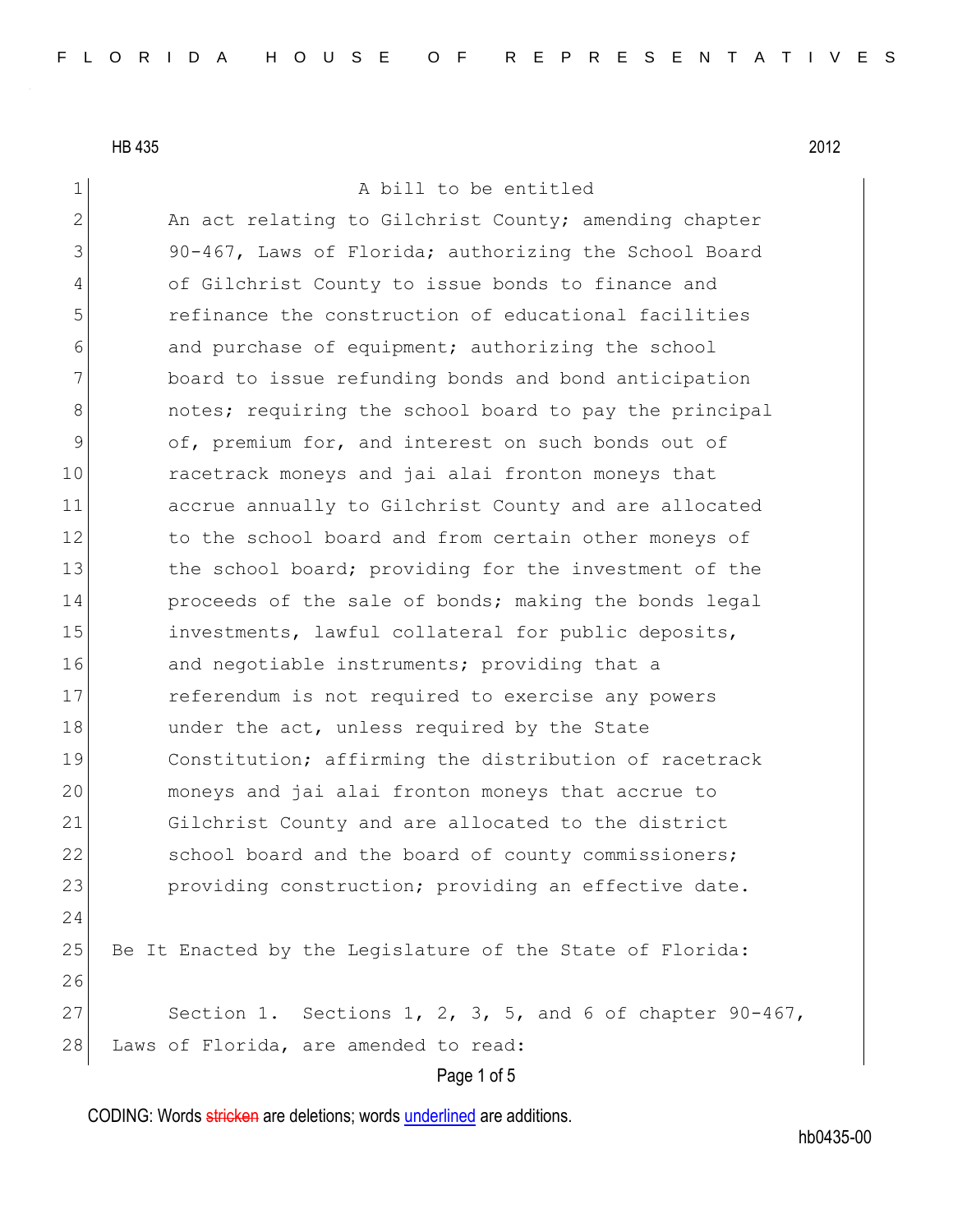Page 2 of 5 29 Section 1. Authority to finance and refinance educational 30 facilities and equipment construct classrooms at Bell High 31 School.-The District School Board of Gilchrist County may 32 implement a program to finance and refinance educational 33 facilities and equipment within the district construct 34 classrooms at Bell High School. 35 Section 2. Authority to issue bonds to finance 36 construction.-37 (1) The District School Board of Gilchrist County may 38 issue bonds in one or more series <del>in an aggregate principal</del> 39 amount not exceeding \$1,000,000 to pay all or any portion of the 40 cost of constructing capital improvements or repairs to 41 educational facilities and to purchase equipment for educational 42 facilities located within Gilchrist County elassrooms at Bell 43 High School. The school board shall specify the rate or rates of 44 interest of the bonds and shall specify the date or dates of 45 maturity of the bonds, which may be no later than 30  $20$  years 46 after the date of issuance. 47 (2) Prior to issuing bonds pursuant to this section, the 48 school board must: 49 (a) Specify if the bonds are registrable as to principal 50 only or principal and interest or in fully registered form; 51 (b) Determine the denominations of the bonds; and 52 (c) Determine the place where the bonds may be redeemed  $53$  which may be at a bank or a trust company. 54 (3) The school board may provide that the bonds be 55 redeemed before maturity. Prior to the issuance of such bonds, 56 the school board must specify the terms and conditions under

CODING: Words stricken are deletions; words underlined are additions.

hb0435-00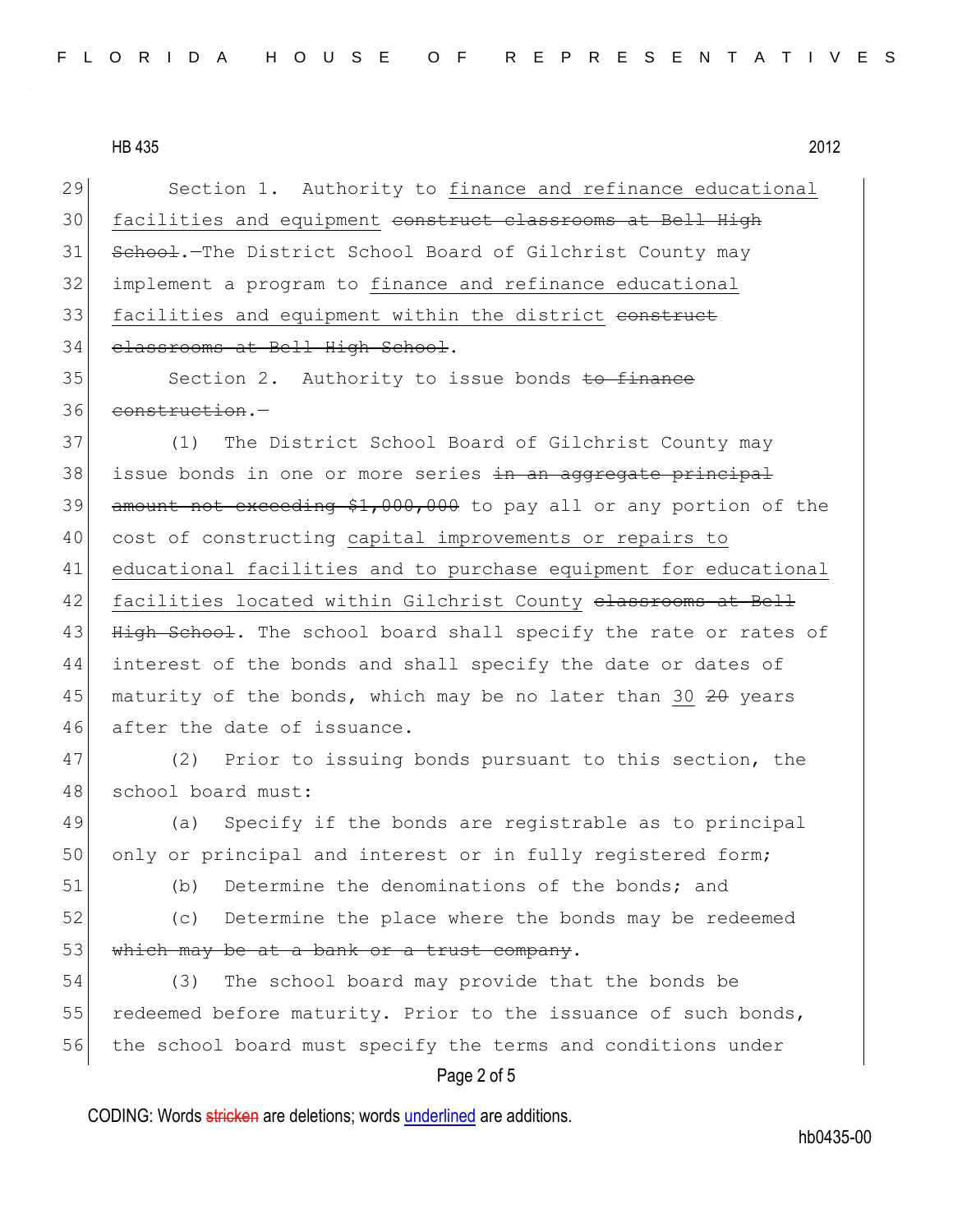57 which they may be redeemed and the prices payable if such bonds 58 are redeemed before maturity.

59 (4) The school board may enter into a trust agreement with 60 a bank or a trust company to provide for payment of the bonds.

61 (5) Bonds issued pursuant to this section must bear the 62 manual or facsimile signatures of the chairman and the secretary 63 of the school board. However, at least one of the signatures 64 must be manually executed upon each bond. If there are coupons 65 attached to the bonds, the coupons must bear the facsimile 66 signatures of the chairman and the secretary of the school 67 board. Bonds issued pursuant to this section must be imprinted 68 with the seal of the school board.

69 (6) The bonds may be sold either at public or private sale 70 by competitive or negotiated sale and at such prices and subject 71 to such terms and conditions as the school board determines to 72 be in its best interest as long as the terms and conditions 73 comply with applicable state statutes.

74 Section 3. Authority to issue refunding bonds. - Subject to 75 the limitations of section 2, the District School Board of 76 Gilchrist County may issue refunding bonds to refund all or any 77 series or any maturity of a bond bonds issued to pay for the 78 cost of constructing classrooms at Bell High School. The 79 refunding bonds may must be issued in an amount sufficient to 80 pay:

81 (1) The principal of the refunding bonds;

82 (2) The interest due and payable on the refunding bonds to 83 and including the first date upon which they are callable prior

## Page 3 of 5

CODING: Words stricken are deletions; words underlined are additions.

hb0435-00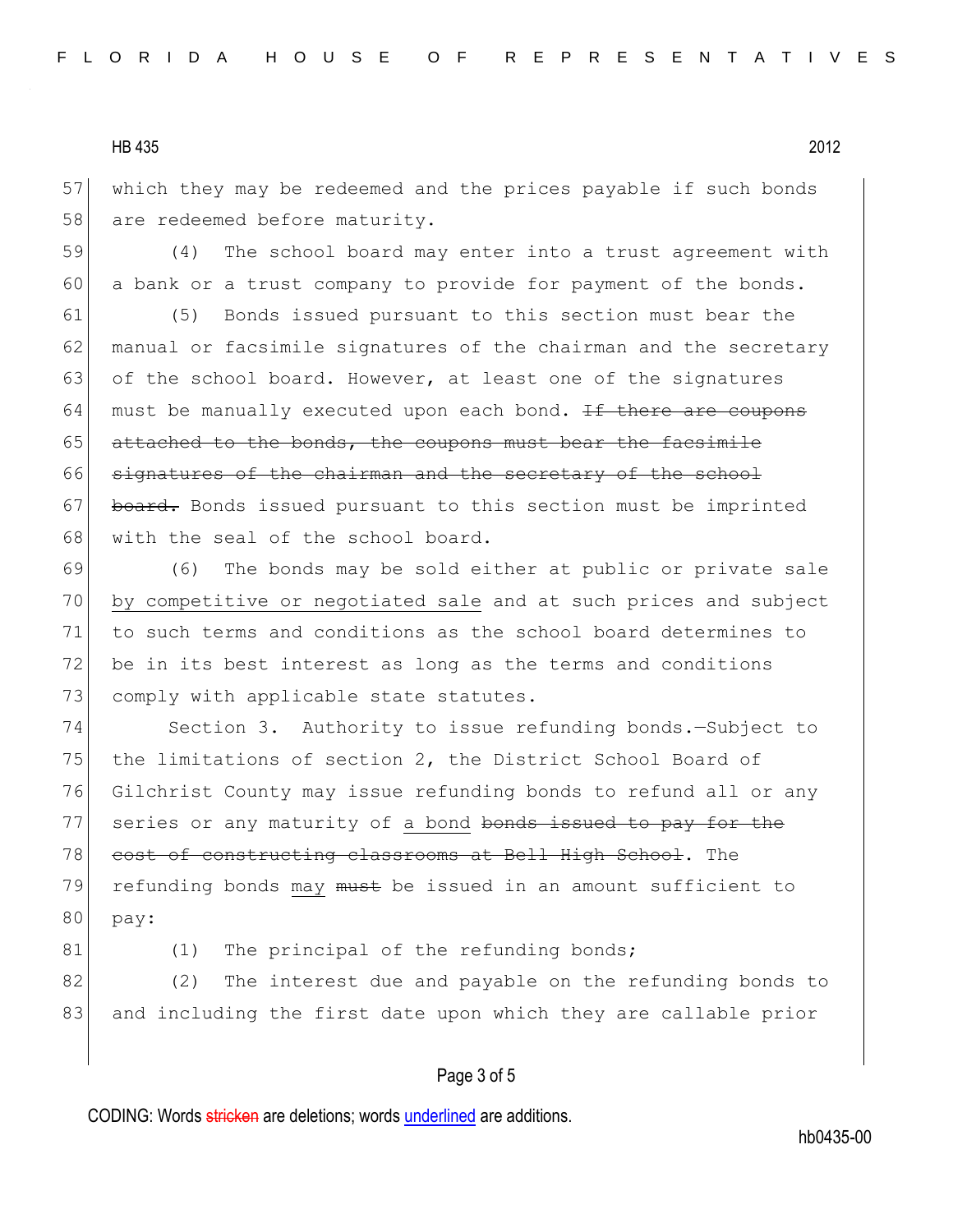84 to maturity, or the dates upon which the principal thereof 85 matures;

86 (3) The redemption premium, if any, on the refunding 87 bonds; and

88 (4) Any expenses of the issuance and sale of the refunding 89 bonds.

90 Section 5. Security for bonds and notes.—During the period 91 bonds and notes issued by the District School Board of Gilchrist 92 County pursuant to this act are outstanding, the school board 93 shall annually pledge all or a  $$100,000$  of the portion of the 94 racetrack moneys and jai alai fronton moneys that annually 95 accrue to Gilchrist County pursuant to chapters 550 and 551, 96 Florida Statutes, and are annually allocated to the school board 97 pursuant to chapter 63-942, Laws of Florida, as amended by 98 section 12  $\theta$  this act as security for the payment of the 99 principal of, the premium for, if any, and the interest on such 100 bonds and notes. The school board shall pay the principal of, 101 the premium for, and the interest on such bonds and notes from 102 such moneys and from any other moneys legally available for that 103 purpose.

104 Section 6. Amounts Cost of classroom construction payable 105 from bond proceeds. The cost of the classroom construction 106 project for which bonds may be issued pursuant to this act may 107 not exceed \$1,000,000. The cost of the projects project for 108 which bonds may be issued includes, without limitation, the cost 109 of acquiring, constructing, installing, and equipping the 110 educational facilities and equipment elassrooms; the cost of 111 real property acquired for the project; legal, engineering,

Page 4 of 5

CODING: Words stricken are deletions; words underlined are additions.